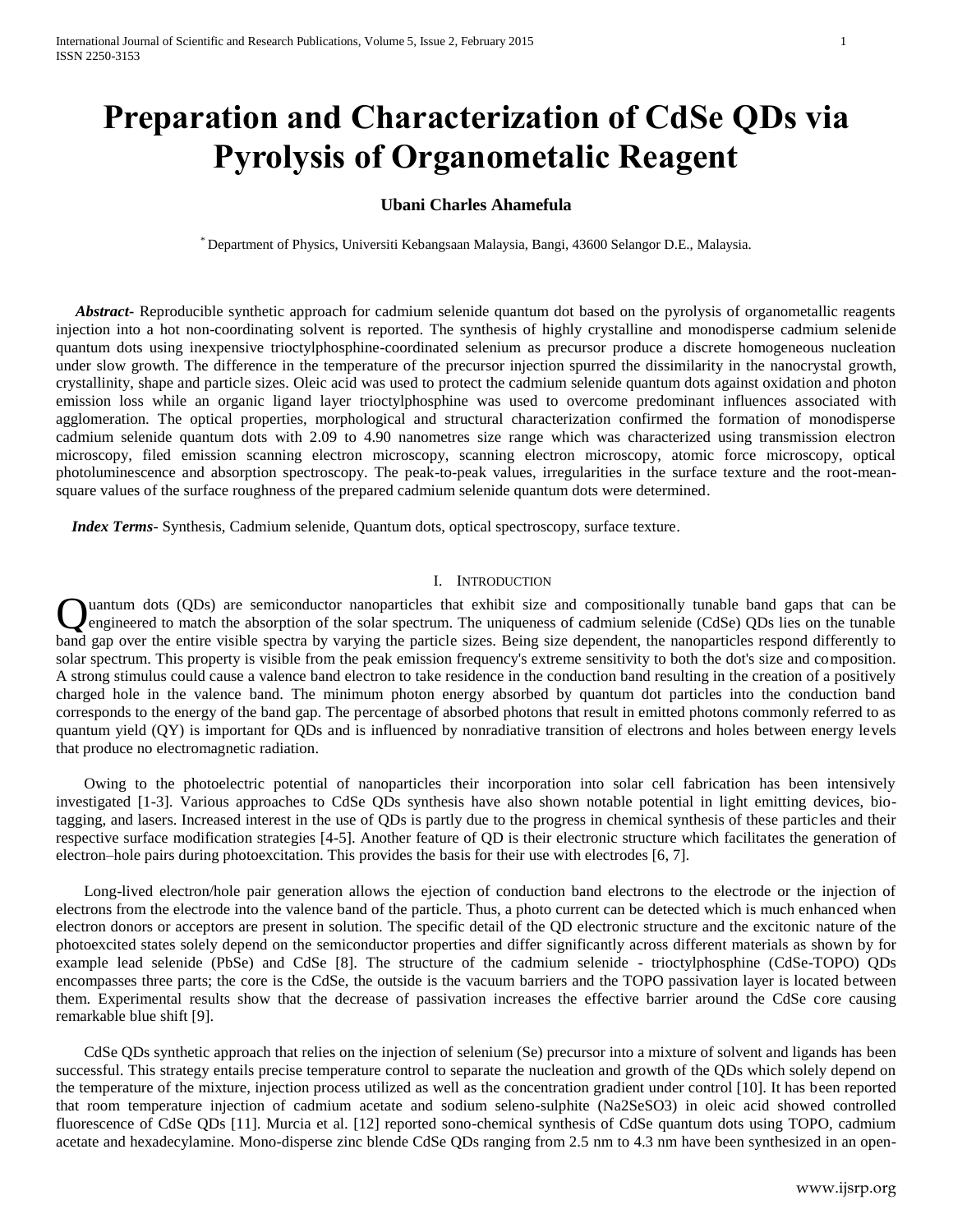In this paper, we present the synthesis of CdSe via pyrolysis of organometallic reagents injected into a hot non-coordinating solvent and the characterization of the optical and microstructural properties. Octadecene (ODE) is used as the non-coordinating solvent while oleic acid (OA) is used to protect the CdSe QDs against oxidation and emission loss. ODE as a solvent for the CdSe QDs possesses excellent properties. ODE is stable in air and has a low melting point (below 20 ºC) and this makes it easier to be handled at room temperature. Besides, it has a high boiling point (about 360 °C) coupled with its inert nature to the Se precursor, less toxicity, low cost and good dissolving power makes it an ideal solvent for the growth of high quality QDs [14].

To improve the optical properties of CdSe QDs, they are covered with TOPO so as to overcome the predominant defects associated with QDs such as agglomeration. The synthetic route employed was compatible with ODE as solvent which is cheap and environmentally friendly. Oleic acid is used instead of the costlier heteropolyacid (HPA) or thiodipropionic acid TDPA [15] to dissolve CdO powder to form homogeneous cadmium oleate solution and also as capping ligand for the CdSe QDs which is also compatible with ODE.

### II. EXPERIMENT

# *A. Material*

Organometallic selenium (Se, SCR, 99.5+%, Sigma-Aldrich), with trioctylphosphine (TOPO, Fluka, 90%) and octadecene (ODE, Fisher, 90%) were used to prepare the precursor. The pyrolyfic solution comprises metal base cadmium oxide (CdO, SCR, 99.9+%, Sigma-Aldrich), oleic acid (OA, SCR, 90%, Sigma-Aldrich) and octadecene. All the materials were not subjected to further purification or treatment and were stored at 23 ºC.

## *B. Methodology*

The CdSe QDs synthesis follows two different steps; firstly, the preparation of the selenium (Se) precursor and secondly, the preparation of CdSe QDs. Different reaction times were chosen to obtain different sizes of the CdSe QDs.

#### *C. Selenium solution*

30mg of Se powder and 5 ml ODE were added to a 10 ml flat bottom flask over a stirrer hot plate at a temperature of 90 ºC in a fume hood. Using a syringe, 0.4 ml TOPO from its sure-seal bottle was added to the flask. A magnetic stirrer bar was added to stirheat the solution to completely dissolve the Se after which the mixture was cooled to room temperature. The solution was stored in a sealed container for one week to allow the precursor to form.

#### *D. Synthesis of CdSe QDs*

13 mg of CdO was added to 25 ml round bottom flask clamped onto a heating mantle. This operation was done in a fume hood to avoid inhalation hazard associated with cadmium compound. To the same flask, pipette was used to add 0.6 ml OA and 10 ml ODE. The cadmium solution was heated until its temperature reached 195 °C. A clean dry Pasteur pipette was used to quickly transfer 1 ml of the one week old room temperature selenium solution into the hot cadmium solution. The introduction of selenium precursor into the heated solution evolved smoke as the CdSe QDs were rapidly formed. The samples were removed at 10 seconds intervals using a 9 inch glass Pasteur pipette as the CdSe particles grew in size. The samples were synonymous with colour transition from light red to dark brown corresponding to different reaction time. We noted the observable property transitions before and after the formation of CdSe QDs as listed in Table 1.

|                          |             | <b>Before</b>     | After                         |
|--------------------------|-------------|-------------------|-------------------------------|
|                          | Properties  |                   |                               |
| <b>Selenium solution</b> |             |                   |                               |
|                          | Colour      | <b>Black</b>      | Transparent after one week    |
|                          | Appearance  | Colloidal         | Homogenous                    |
|                          | Solution    | Heterogeneous     | Sticky transparent liquid     |
| CdO                      |             |                   |                               |
|                          | Colour      | Dark brown        | Orange at 195°C               |
|                          | Appearance  | Viscous colloidal | Homogenous at 195 $\degree$ C |
|                          | In Solution | Heterogeneous     | Oily at $195^{\circ}$ C       |
| <b>CdSe</b>              |             |                   |                               |
|                          | Colour      |                   | Light red to dark brown       |
|                          | Texture     |                   | Oily jelly-like               |
|                          |             |                   |                               |

**Table 1:** Observational changes in visible transition to CdSe QDs formation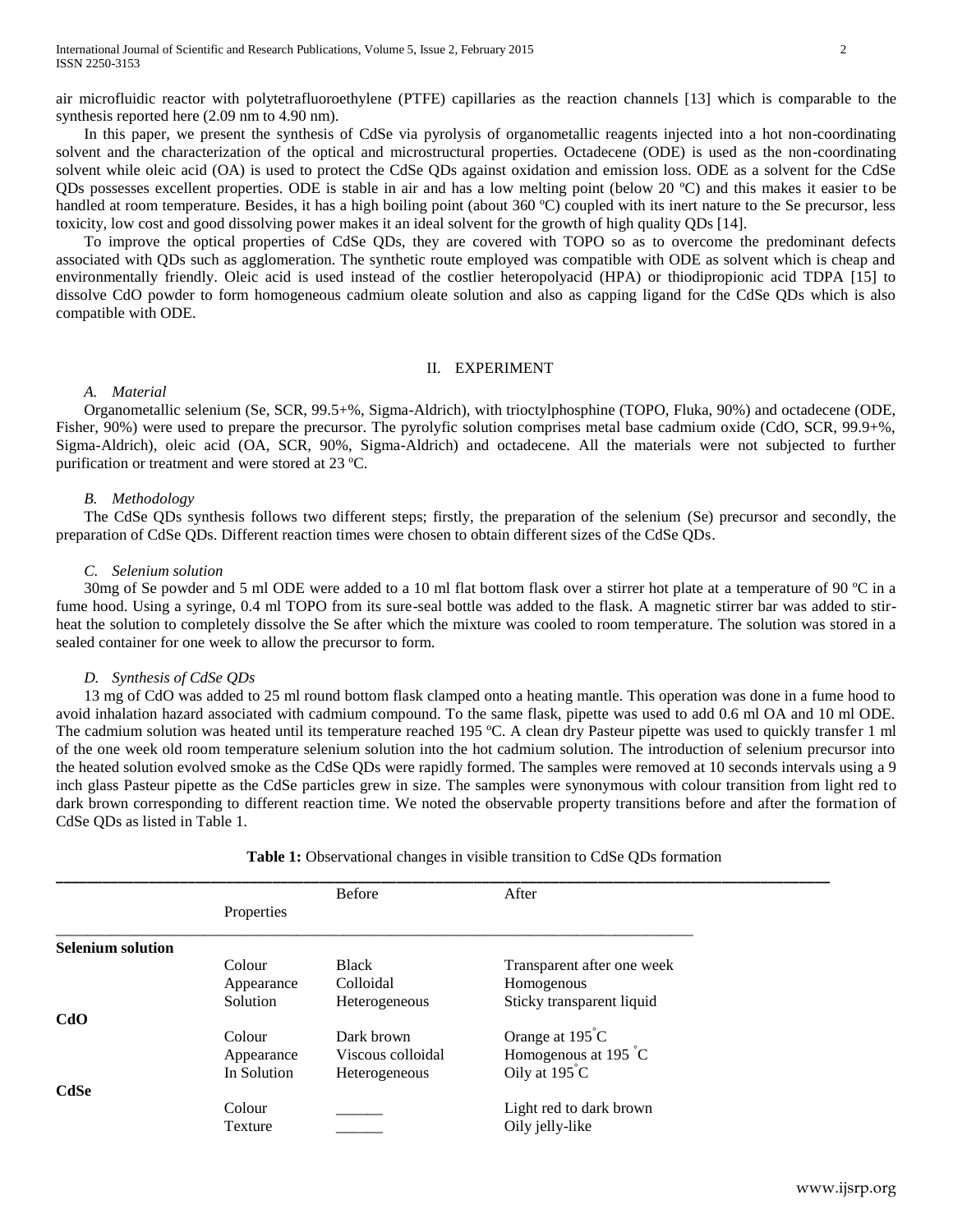| Soluble in octadecene and toluene<br>Solubility |  |
|-------------------------------------------------|--|
|-------------------------------------------------|--|

## *E. Sample Characterization*

A one-cm path length quartz curette was used for the spectral study. Perkin Elmer Lambda-20 UV-vis spectrometer was used to carry out the optical measurement in the range of 200 – 800nm wavelength at room temperature. The absorption peaks were signatory of CdSe QDs. The photoluminescence spectra were recorded on Perkin Elmer Ls-55 Luminescence Spectrometer with zenon lamp over 350 – 700 nm range. For scanning electron microscopy and atomic force microscopy samples, transparent glass measuring 25.2 x 22.2mm having thickness of 1mm to 1.2mm was ultrasonically cleaned with distilled water for 10 minutes. The cleaning process was continued with methanol. The ultrasonically cleaned glass was dried in nitrogen gas to keep moisture away from the glass*.*

The atomic force microscopy technique shows three-dimensional images including surface roughness, grain size, step height and pitch of CdSe QDs sample surface topography and allows us to view the QDs distributions with a resolution similar to that obtained with scanning electron microscopy. Using the technique, surface parameters such as the peak-to-peak value, average surface roughness and surface root-mean-square values were determined. The technique was used for CdSe nanoparticles samples at room temperature and atmospheric pressure. The transmission electron microscopy and field emission scanning electron microscopy were used to study the micro-structure of the CdSe QDs. The transmission electron microscopy analysis was carried out using CdSe QDs solution. For field emission scanning electron microscopy analysis, a drop of CdSe QDs was dried at room temperature using carboncopper grid in ODE dispersed solution.

#### III. RESULTS AND DISCUSSIONS

 The UV-vis absorption and photoluminescence emission spectra of CdSe nanocrystals with diameter in the range of 2.09 to 4.90 nm are shown in Figs. (1a), (1b) and the mismatch in the optical absorption peak and PL emission of sample withdrawn at the same time shown in (1c) respectively. The illustration in Fig. (1a) shows that the absorption spectrum of CdSe QDs is a function of the growth time. The numbering shown on the absorption peaks (Fig. 1a) illustrates the transition in size range (1 represent the smallest and 6 the largest) as the temperature of the CdSe QDs increases. The colour of the CdSe QDs changes from light red to dark-brown in 1 min with respect to the discharge time. The fast colour transition in the CdSe QDs indicated rapid nuclei growth and this was verified by the corresponding absorption peak shift. The small CdSe QDs with an absorption peak at 482 nm was formed in 10 s and grew bigger QDs with an absorption peak at 542 nm in 1 min. The increase in size with respect to time as the peak shifts to longer wavelength was a result of transition in the interband of the CdSe QDs [16]. It became obvious that the particle size of CdSe QDs can be tuned by varying the reaction time.



Fig. 1 a) depicts the optical absorption of the synthesized CdSe QDs; b) PL emission peaks of different particle sizes; c) Peak mismatch of the optical absorption peak and PL emission peak of CdSe QDs.

The corresponding photoluminescence spectra of the CdSe nanocrystals in Fig. (1b) show the extension time of reaction which is obvious with emission wavelength shifts from 442 nm to 533 nm. The intensity of the photoluminescence peak for the CdSe QDs increased with increase in the growth time in 1 min. In addition, the photoluminescence peak was broad and asymmetric initially and became narrower and symmetric as the reaction time increased. Similar nanocrystal size distribution was reported by Peng et al [17] where 1.5 min reaction time resulted in the increase of particle size owing to the depletion of the monomer concentration in the reaction solution. The photoluminescence properties of CdSe QDs are important because the tunability of the emission wavelength and nanocrystal size which is a signatory of the peaks could influence their applications since their optoelectronics properties are size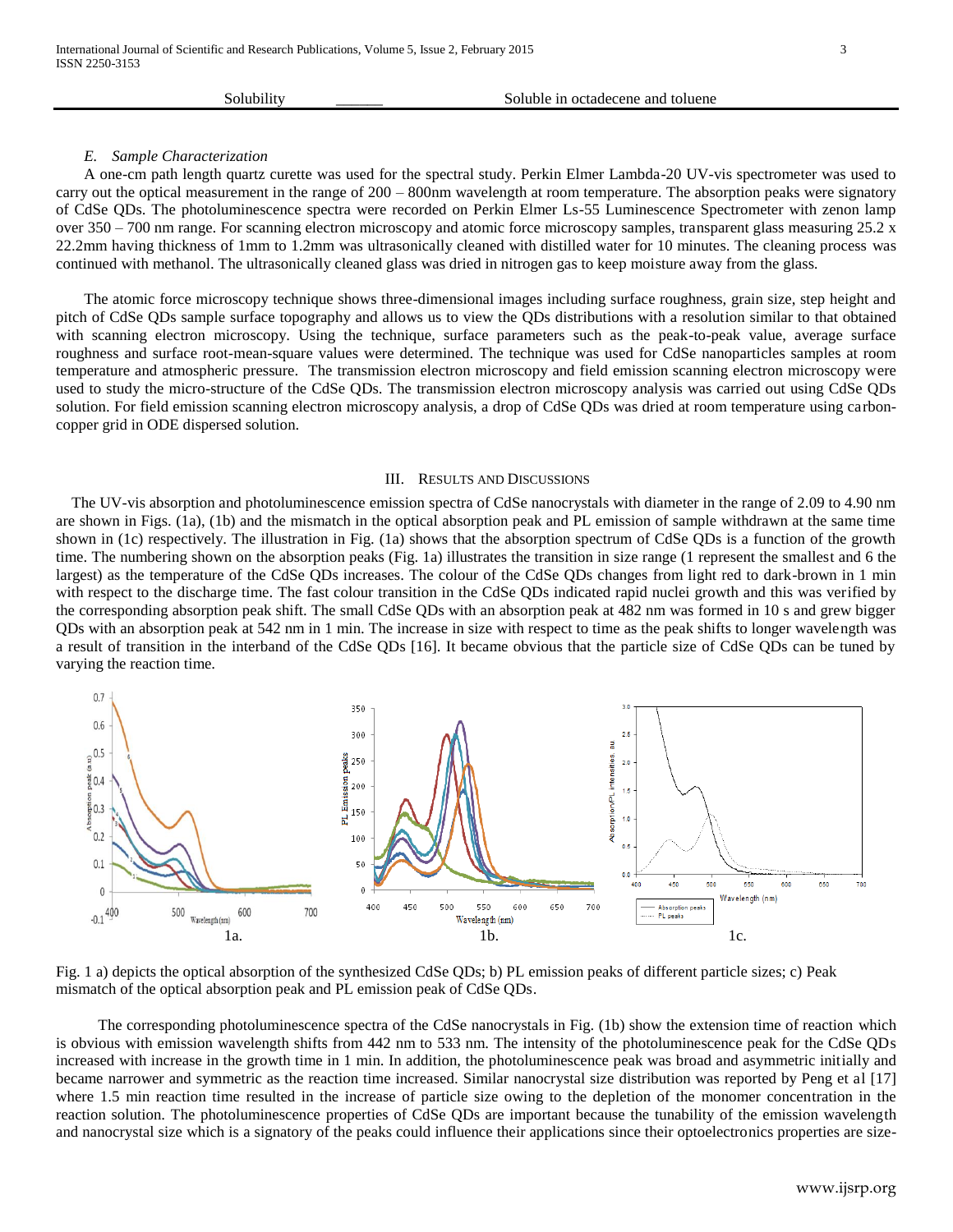related. The peak difference between the absorbed and emitted photons as illustrated in Fig. (1c) was thought to be caused by thermal losses. Spectral relationship of UV-vis and photoluminescence in Fig. 1c shows that the photoluminescence spectra are typical of CdSe QDs consisting of two peaks: one with the position closer to the absorption peak called band-edge photoluminescence and the other is red-shifted peak referred to as trap-related photoluminescence.

Scanning electron microscopy (SEM) diffraction pattern of the CdSe QDs given in Fig. (2) shows regular repeating pattern of CdSe QDs image. Each bright spot corresponds to the crystal plane and the symmetry of the spot speaks of the crystal structure.



Fig. 2 SEM microstructure image of CdSe QDs

Figs. 3 shows AFM microstructure images of the synthesized CdSe QDs. 3(a) depicts 3D image of CdSe QDs annealed at 350  $^{\circ}C$ ; 3(b) 3D image of CdSe QDs in octadecene solution and Fig. 3(c) shows the surface morphology; Fig. 3(d) shows the sensheight histogram based on which the surface profile information where obtained. For ten point count height of the atomic force microscopy images with scan size of 609.1 nm containing 65536 CdSe nanoparticles, the peak-to-peak value is 1218.7 nm, surface skewness is -0.04 and surface kurtosis is -1.23. The irregularities in the surface texture associated with surface roughness have an average value of 265.7 nm with the surface root-mean-square value of 303.94 nm.

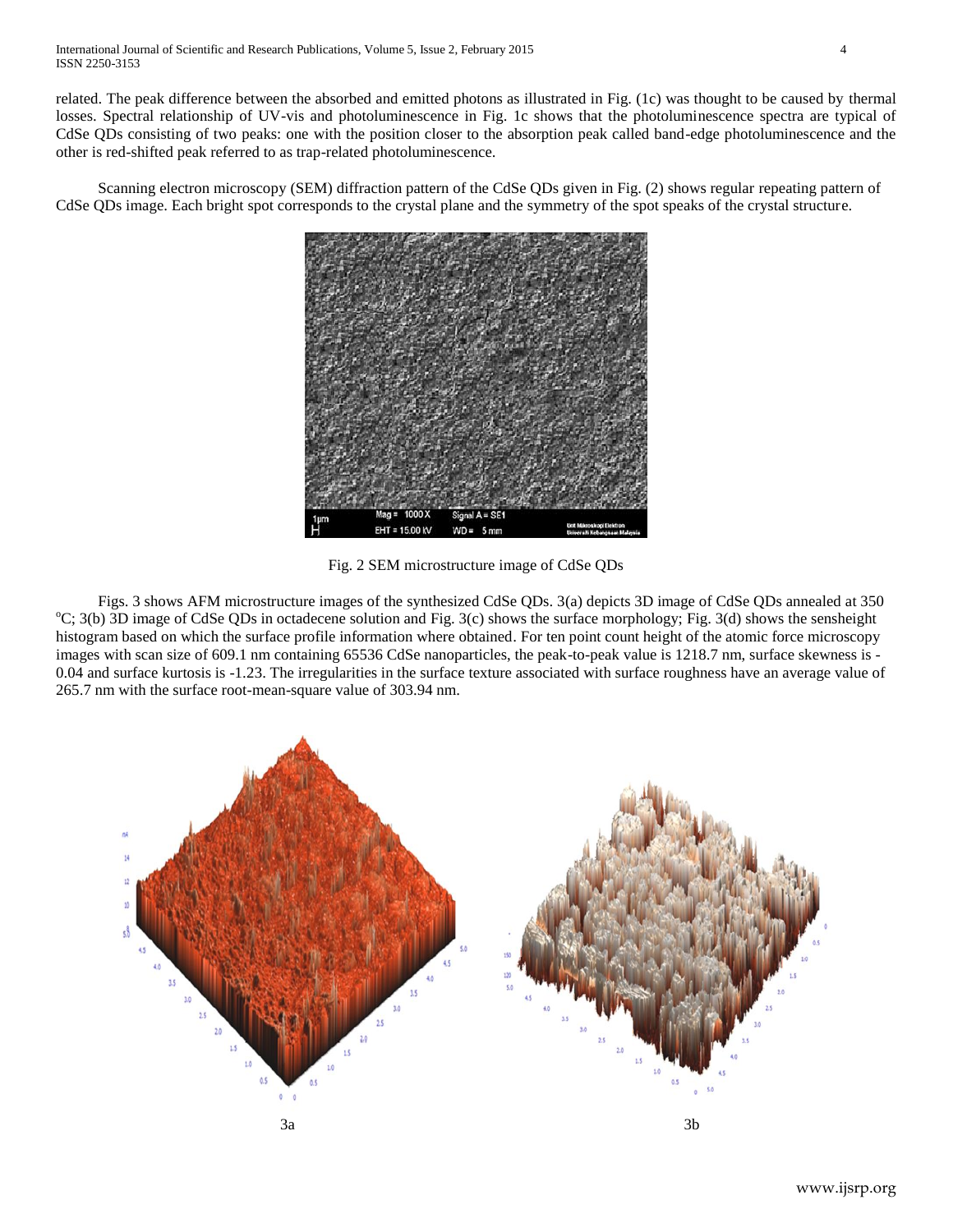

Fig. 3 AFM 3D microstructure image analysis

Figs. 4(a) and 4(b) show the transmission electron microscopy (TEM) and field emission scanning electron microscopy (FESEM) images of the CdSe QDs with respect to the successive lattice spacing. The transmission electron microscopy image reveals that the QD size distribution possesses almost spherical morphology. The spacing of the lattice plane obtained from TEM analysis depicting particle size spacing is as shown in Fig. 5.



Fig. 4a Depicts TEM cross-sectional analysis and Fig. 4b Depicts FESEM surface image of the CdSe QDs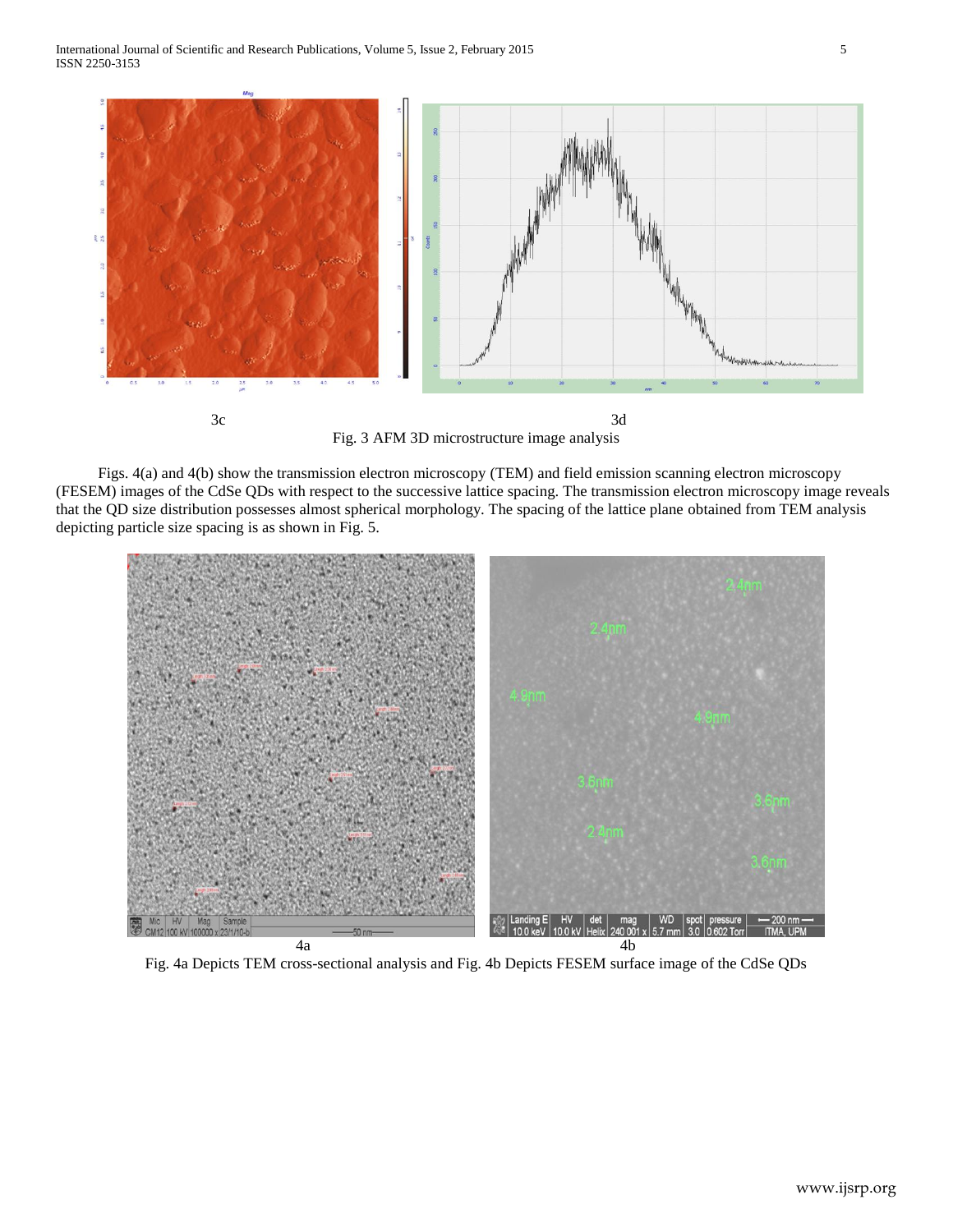

Fig. 5 CdSe QDs particle spacing

#### IV. CONCLUSION

We demonstrate cheap and efficient method for CdSe QDs synthesis via pyrolysis of organometallic reagents. Despite the low cost, the synthesis produced high quality CdSe QDs. The synthesized CdSe nanocrystals showed a relatively narrow size distribution with particles size ranging from 2.09 nm to 4.9 nm. OA was used to protect the CdSe QDs from oxidation and emission loss. Their vulnerability to this effect degrades the photoluminescence quantum yield of nanocrystals semiconductors. The organic ligand layer TOPO was added to improve the optical properties of the CdSe QDs. Spectral relationship of UV-vis and photoluminescence shows that the photoluminescence spectra are typical of CdSe QDs consisting of two peaks; one with the position near the absorption peak called band-edge photoluminescence and the other red-shifted referred to as trap-related photoluminescence.

The quantitatively analyzed CdSe QDs surface parameters for ten point count height of atomic force microscopy images with scan size of 609.1 nm containing 65536 CdSe nanoparticles have peak-to-peak value of 1218.7 nm, surface skewness of -0.04 and surface kurtosis of -1.23. The irregularities in the surface texture have an average value of 265.7 nm and a surface root-mean-square value of 303.9 nm. We estimated the surface roughness, grain size, step height and pitch of the CdSe QDs sample. The surface topography reveals the particle distributions with the resolution similar to that obtained with scanning electron microscopy. The scanning electron microscopy reveals surface alignment of the QDs. Transmission electron microscopy and field emission scanning electron microscopy images show the lattice spacing. The transmission electron spectroscopy illustrated size distribution pattern of the CdSe QDs, its spherical morphology and the lattice plane spacing.

#### **REFERENCES**

- [1] C.A.J. Lin, T. Liedl, R.A. Sperling, M.T. Fernandez-Arguelles, J.M.Costa-Fernandez, R. Pereiro, A. Sanz-Medel, W.H. Chang, W.J. Parak, Bioanalytics and biolabeling with semiconductor nanoparticles (quantum dots), J. Mater. Chem. 17 (2007) 1343-1346.
- [2] E. Katz, I. Willner and J. Wang, Electroanalytical and bioelectroanalytical systems based on metal and semiconductive nanoparticles, Electroanalysis 16 (2004) 19-44.
- [3] R. H. Baughman, A. A. Zakhidov, and W. A. de Heer, Carbon nanotubes-the route toward applications, 297 (2007) 787-792.B. Smith, "An approach to graphs of linear forms (Unpublished work style)," unpublished.
- [4] A.R. Clapp, I.L. Medintz, H.T. Uyeda, B.R. Fisher, E.R. Goldman, M.G. Bawendi, H. Mattoussi, Quantum Dot-Based Multiplexed Fluorescence Resonance Energy Transfer, J. Am. Chem. Soc. 127 (2005)18212-18221.
- [5] W. C. W.Chan, D. J. Maxwell, X. Gao, R. E. Bailey, M. Han and N. Shuming, Luminescent quantum dots for multiplexed biological detection and imaging, Current Opinion in Biotechnology 13 (2002) 40-46.
- [6] E .P .A .M. Bakkers, A. L. Roest, A .W. Marsman, L .W. Jenneskens, L. I. de Jong-van Steensel, J. J. Kelly and. D. Vanmaekelbergh, Factors determining the photovoltaic performance of a CdSe quantum dot sensitized solar cell: the role of the linker molecule and of the counter electrode, J. Phys. Chem. B, 104 (2000) 7266 – 7272.
- [7] S .N. Sharma, Z. S. Pillai and P .V. Kamat, Photoinduced Charge Transfer between CdSe Quantum Dots and p-Phenylenediamine, J. Phys. Chem. B, 107  $(2003)10088 - 10093.$
- [8] O.V. Prezhdo and P.J. Rossky, Relationship between Quantum Decoherence Times and Solvation Dynamics in Condensed Phase Chemical Systems, Phys. Rev. Lett. 81 (1998) 5294–5297.
- [9] Z.F. Mao and B. Wu, Health Behaviours and Socioeconomic Status, Hubei Health Services Survey, (2005) 140-153.
- [10] C.B. Murray, C.R. Kagan and M.G. Bawendi, Synthesis and Characterization of Monodisperse nanocrystals and close-packed nanocrystal assemblies, Annu. Rev. Mater. Sci. 30 (2000) 545–610.